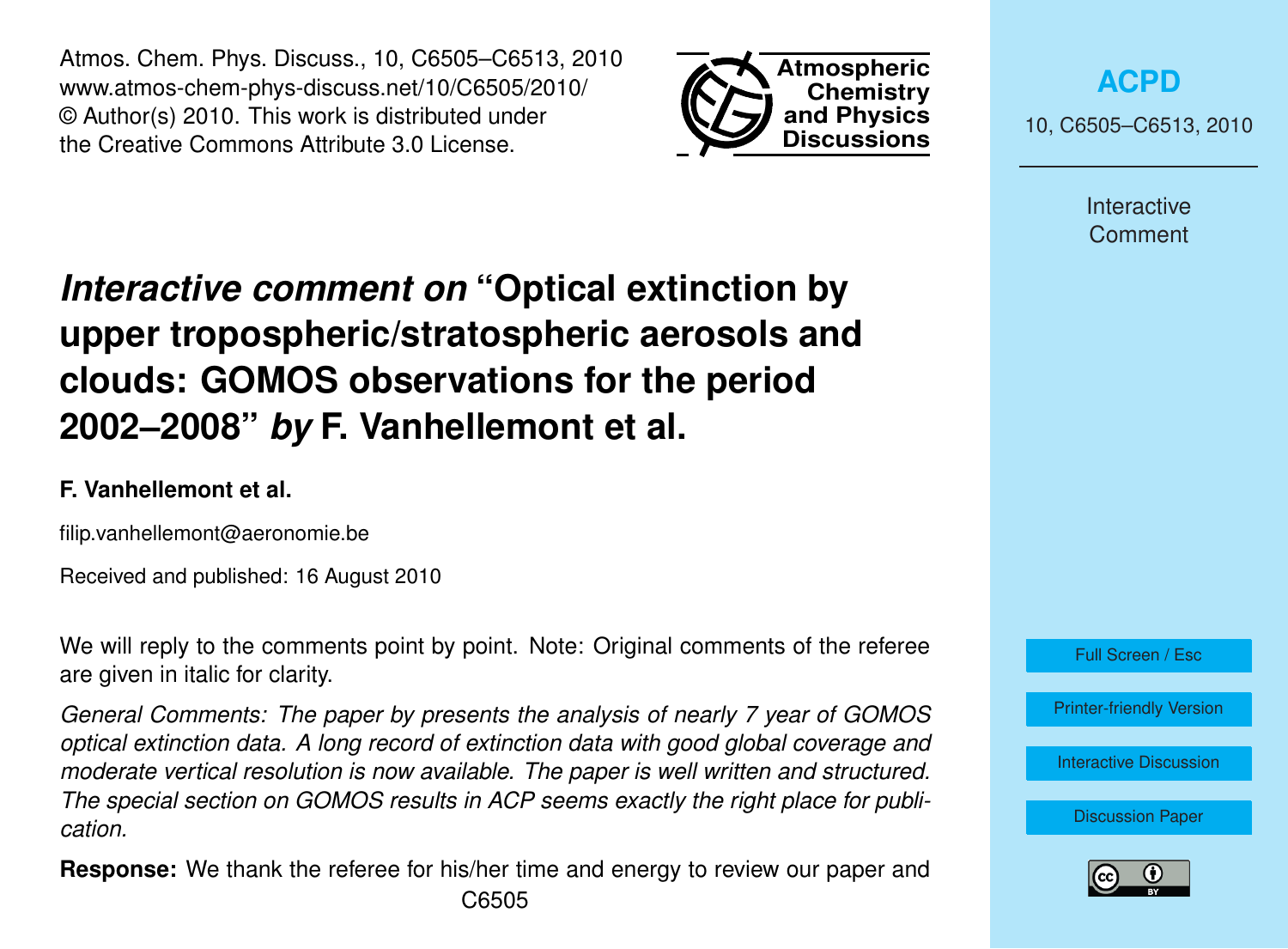suggest useful corrections.

*The weakness of the paper is that the authors didn't highlighted what is actually new in this publication compared to the Vanhellemont et al. (2005) article. Is it just the same analysis now for seven years instead of only one year, or is this paper not the presentation of a real climatology compared to Vanhellemont et al. (2005).*

**Response:** Agreed. This is something we can better do at the end of section 1 (Introduction), where we already mentioned the previous paper from 2005. We changed the paragraph as follows: "First results on GOMOS aerosol/cloud extinction profiles representing the year 2003 were previously published (Vanhellemont, 2005). The data discussed here span a much longer time period, from 2002 to 2008. Furthermore, a new data version was used, with as most important feature the use of a quadratic polynomial of wavelength as aerosol extinction model, while the previous model as described in (Vanhellemont, 2005) was oversimplified and consisted of a fixed inverse wavelength function."

*The authors should emphasise in more detail on the strengths and objectives one can achieve with this new climatology-like dataset, for example advantages compared to other instruments, probably the better sensitivity, the compilation of a continuing dataset in respect to SAGE and POAM instruments, and especially the excellent detection of weak volcano signals. I recommend to do this to some extend already in the abstract.*

**Response:** We partially agree. We wouldn't say that GOMOS has better sensitivity with respect to other instruments (it is a star occultation instrument, the S/N ratio is much lower than solar occultation instruments such as SAGE and POAM). Also the excellent detection of weak volcano signals was already mentioned in the abstract. However, the continuing of data sets from discontinued instruments such as SAGE and POAM is however a good point, and other advantages are the large number of occultations and the near-global coverage.

**[ACPD](http://www.atmos-chem-phys-discuss.net)**

10, C6505–C6513, 2010

Interactive **Comment** 

Full Screen / Esc

[Printer-friendly Version](http://www.atmos-chem-phys-discuss.net/10/C6505/2010/acpd-10-C6505-2010-print.pdf)

[Interactive Discussion](http://www.atmos-chem-phys-discuss.net/10/11109/2010/acpd-10-11109-2010-discussion.html)

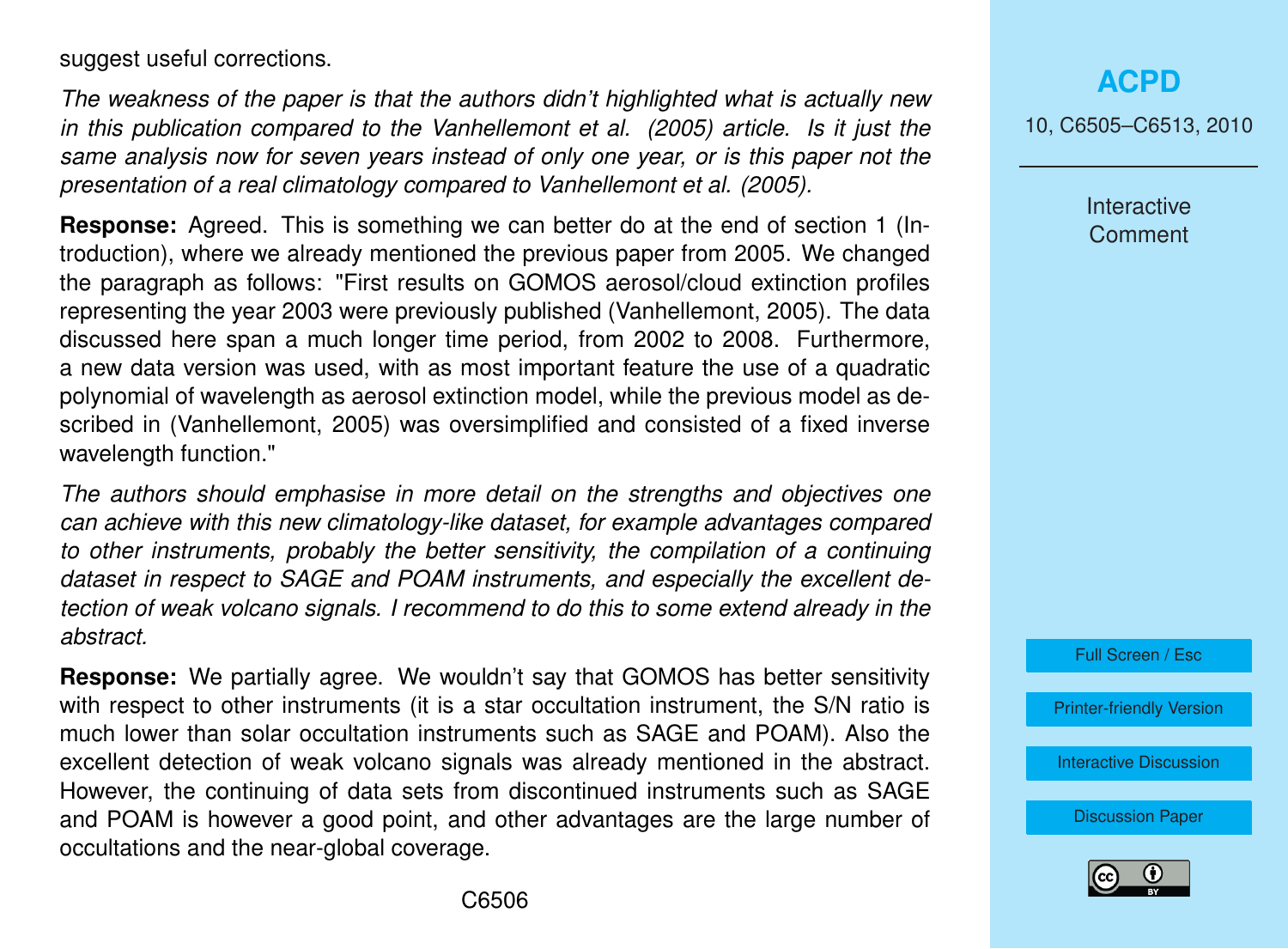We included these issues at the end of the abstract as follows: "Therefore, the importance of the GOMOS aerosol/cloud extinction profile data set is clear: a long-term data record of PSCs, subvisual cirrus, and background and volcanic aerosols in the UTLS region, consisting of hundreds of thousands of altitude profiles with near-global coverage, with the potential to fill the aerosol/cloud extinction data gap left behind after the discontinuation of occultation instruments such as SAGE II, SAGE III and POAM III."

*Specific comments:*

*Abstract:*

*The text is not highlighting what kind of results are really new, for example the authors might give some examples for the opportunity of new analyses.*

**Response:** We are sorry, but here we do not fully understand the comment by the referee, specifically the opportunity for new analyses. Is he referring to analyses that can be performed in the future? If so, what does this have to do with the results that are new in this paper?

*"can be expected" sounds a bit vague for an abstract, where you have already confirmed the good quality of the data in the paper.*

**Response:** Agreed. We have changed "can be expected" by "are obtained".

*Please skip the last sentence and summarise a few results.*

**Response: Agreed.** We removed the last sentence of the abstract and added: "For the first time, we show comparisons of GOMOS 500 nm particle extinction profiles with the ones of other satellite occultation instruments (SAGE II, SAGE III and POAM III), of which the good agreement lends credibility to the GOMOS data set. Yearly zonal statistics are presented for the entire period considered. Time series furthermore convincingly show an important new finding: the sensitivity of GOMOS to the sulfate input by moderate volcanic eruptions such as Manam (2005) and Soufriere Hills (2006). Finally, PSCs are well observed by GOMOS and a first qualitative analysis of the data

C6507

## **[ACPD](http://www.atmos-chem-phys-discuss.net)**

10, C6505–C6513, 2010

Interactive **Comment** 

Full Screen / Esc

[Printer-friendly Version](http://www.atmos-chem-phys-discuss.net/10/C6505/2010/acpd-10-C6505-2010-print.pdf)

[Interactive Discussion](http://www.atmos-chem-phys-discuss.net/10/11109/2010/acpd-10-11109-2010-discussion.html)

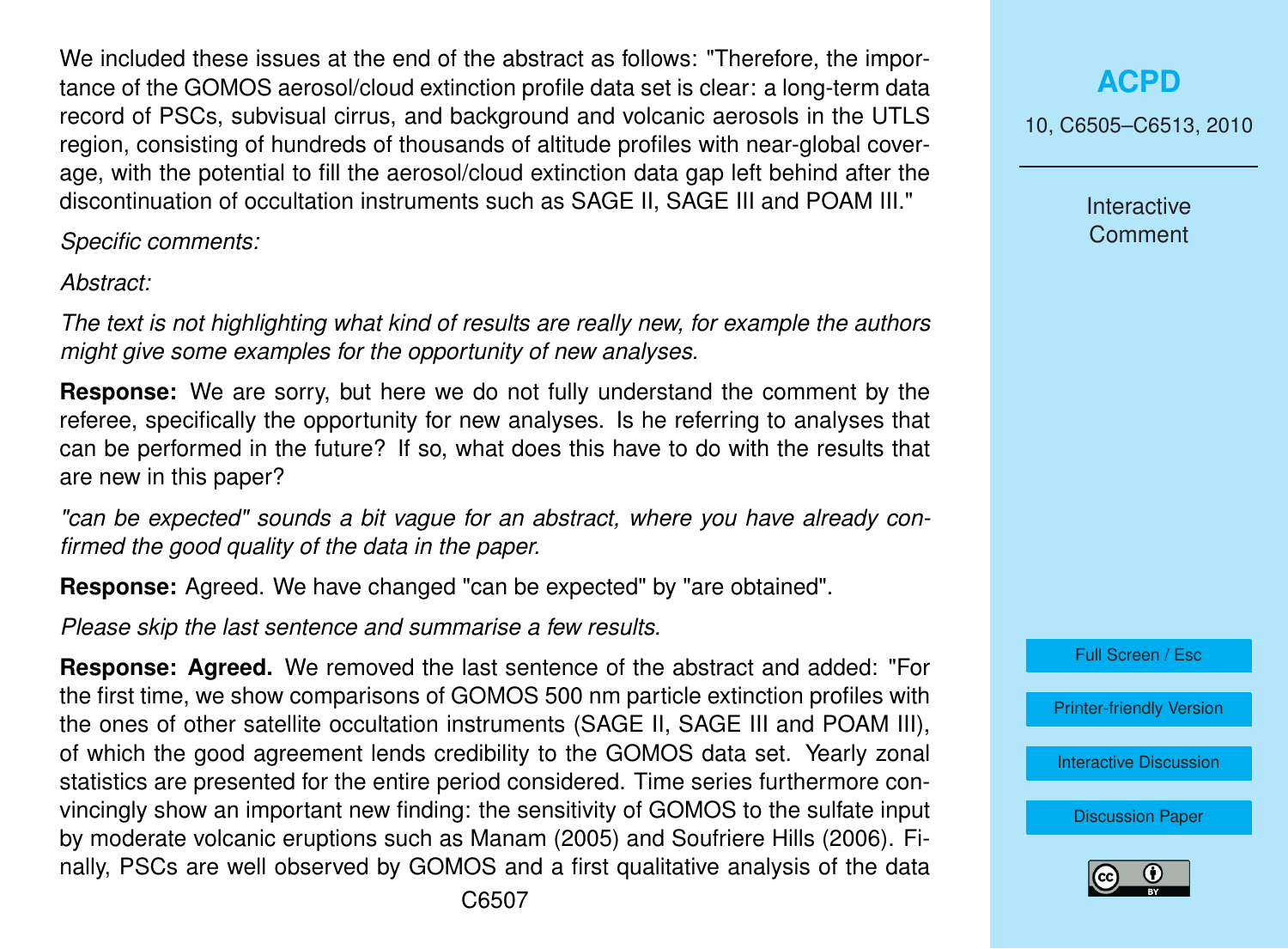agrees well with the theoretical PSC formation temperature. Therefore, the importance of the GOMOS aerosol/cloud extinction profile data set is clear: a long-term data record of PSCs, subvisual cirrus, and background and volcanic aerosols in the UTLS region, consisting of hundreds of thousands of altitude profiles with near-global coverage, with the potential to fill the aerosol/cloud extinction data gap left behind after the discontinuation of occultation instruments such as SAGE II, SAGE III and POAM III."

*Introduction: The introduction summarises very nicely the current status on stratospheric aerosols, but I would suggest a few more references, for example in section 2 the SPARC report on Stratospheric Aerosol and at the end of section 3 a review paper on PSC formation.*

**Response: Agreed.** In the paragraph on stratospheric aerosols we added: "A good overview of stratospheric aerosol science can be found in (SPARC, 2006)". At the end of the paragraph on PSCs we added: "A more detailed description of PSC formation can be found in the review paper of Zondlo et al. (2000)".

*Retrieval Method: I am missing the details on some instrument parameter like the field of view and vertical sampling.*

**Response: Agreed.** We added the following phrase to section 2 (GOMOS: instrument and obtained data set) : "The integration time to record a GOMOS full spectrum is 0.5 seconds. The actual vertical sampling is determined by this time, together with the vertical velocity of the tangent point (between 0.5 and 3.4 km/s, depending on the obliquity of the occultation) and refraction of the optical path at lower altitudes (which decreases the tangent point vertical velocity). A maximum vertical sampling resolution of 1.7 km can be expected, but during very oblique occultations a 200 meter sampling is obtained. The actual star spectrum is (in normal mode) calculated from 7 CCD rows of the spectrometers, equivalent to a field of view of 0.01 degrees."

*There isn't a quantitative discussion on retrieval errors. A number of problems and restrictions are mentioned but the resulting error in extinction is not presented. The*

**[ACPD](http://www.atmos-chem-phys-discuss.net)**

10, C6505–C6513, 2010

Interactive **Comment** 



[Printer-friendly Version](http://www.atmos-chem-phys-discuss.net/10/C6505/2010/acpd-10-C6505-2010-print.pdf)

[Interactive Discussion](http://www.atmos-chem-phys-discuss.net/10/11109/2010/acpd-10-11109-2010-discussion.html)

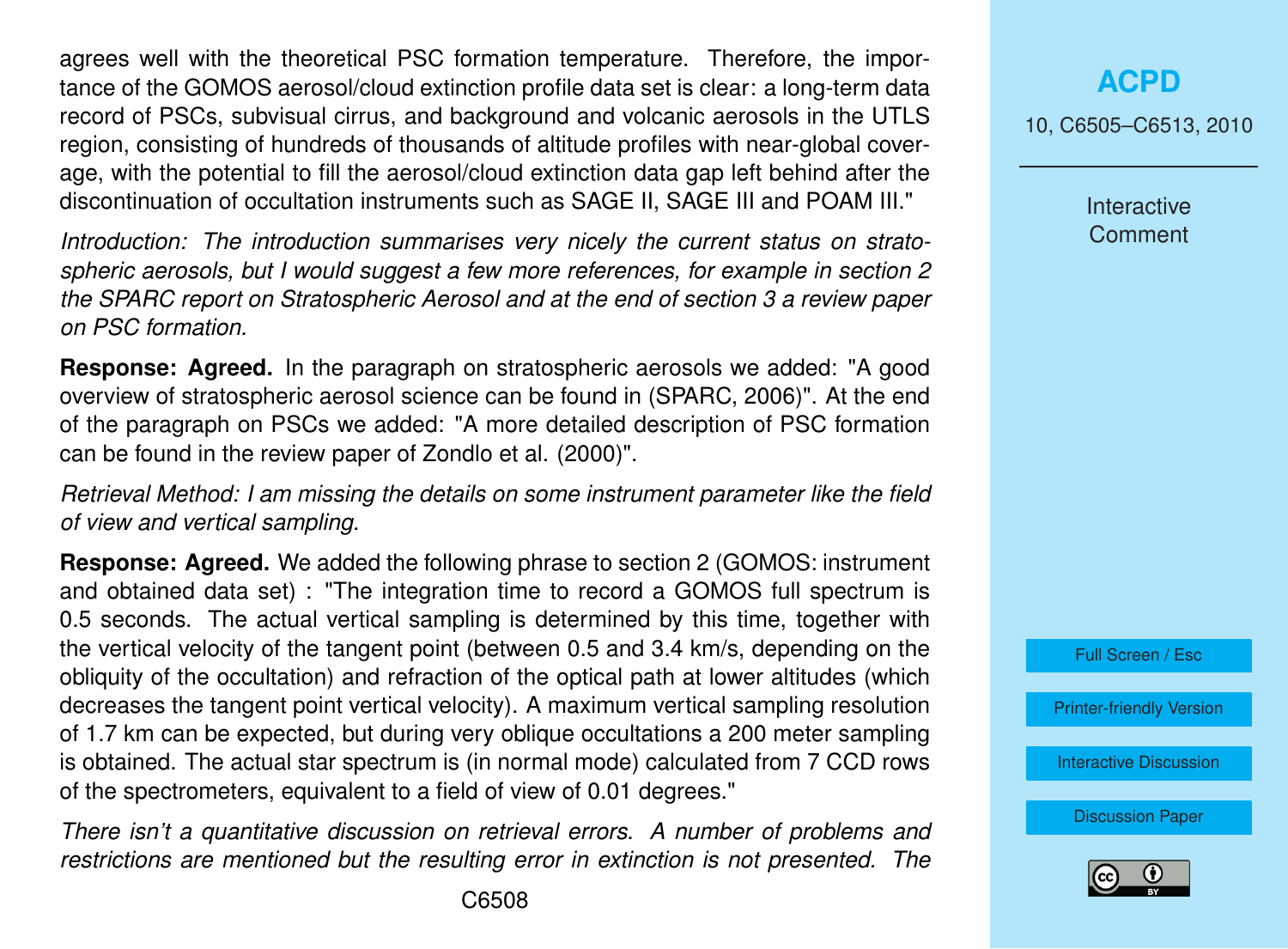*smoothing effect is obvious, but the presentation of averaging kernels would allow to quantify the vertical resolution. Please add some more quantitative error discussion.*

**Response: We partially agree.** A detailed discussion of the retrieval errors and averaging kernels has been given in another paper of this special issue ("GOMOS data characterization and error estimation", Tamminen et al, ACPD 10, 6755-6796, 2010) and a full discussion of these matters seems unnecessary to us. However, we have repeated the main results for aerosols from the paper by Tamminen in our paper here.

We have added the following paragraph at the end of subsection 3.1: "Quantifying the aerosol extinction retrieval error is challenging. A detailed description can be found in another paper of this GOMOS special issue (Tamminen et al., 2010). We repeat the most important ideas and findings here. The random error on a profile is determined by two contributions that we mentioned before: (1) the measurement noise which changes from one stellar source to another due to star magnitude and temperature differences, and (2) the uncorrected residual scintillation component. At the time of writing the GO-MOS error estimation for the operational data products does not yet take the latter into account, so that retrieval errors are likely underestimated. The influence of star magnitude is clear: brighter stars deliver a better signal-to-noise ratio. Star temperature determines the main spectral emission range: hot stars emit in the UV, colder ones in the visible and near-infrared domain. The influence of star temperature on aerosol retrievals nevertheless remains limited; it is star magnitude that plays the crucial role (Tamminen, 2010). Sources of systematic error are of course (1) a possibly wrong aerosol spectral model, and (2) an imperfect ECMWF air density profile, both of which have been estimated by Tamminen et al. (2010). Retrieval errors are of course calculated by standard error propagation through the retrieval chain. Aerosol extinction error estimates (for bright stars) of 30

"As mentioned before, the amount of Tikhonov altitude smoothing is determined by a predefined target resolution of 4 km, at all altitudes, regardless of the star magnitude and temperature. Presentation of averaging kernels is therefore unnecessary; the 10, C6505–C6513, 2010

**Interactive Comment** 

Full Screen / Esc

[Printer-friendly Version](http://www.atmos-chem-phys-discuss.net/10/C6505/2010/acpd-10-C6505-2010-print.pdf)

[Interactive Discussion](http://www.atmos-chem-phys-discuss.net/10/11109/2010/acpd-10-11109-2010-discussion.html)

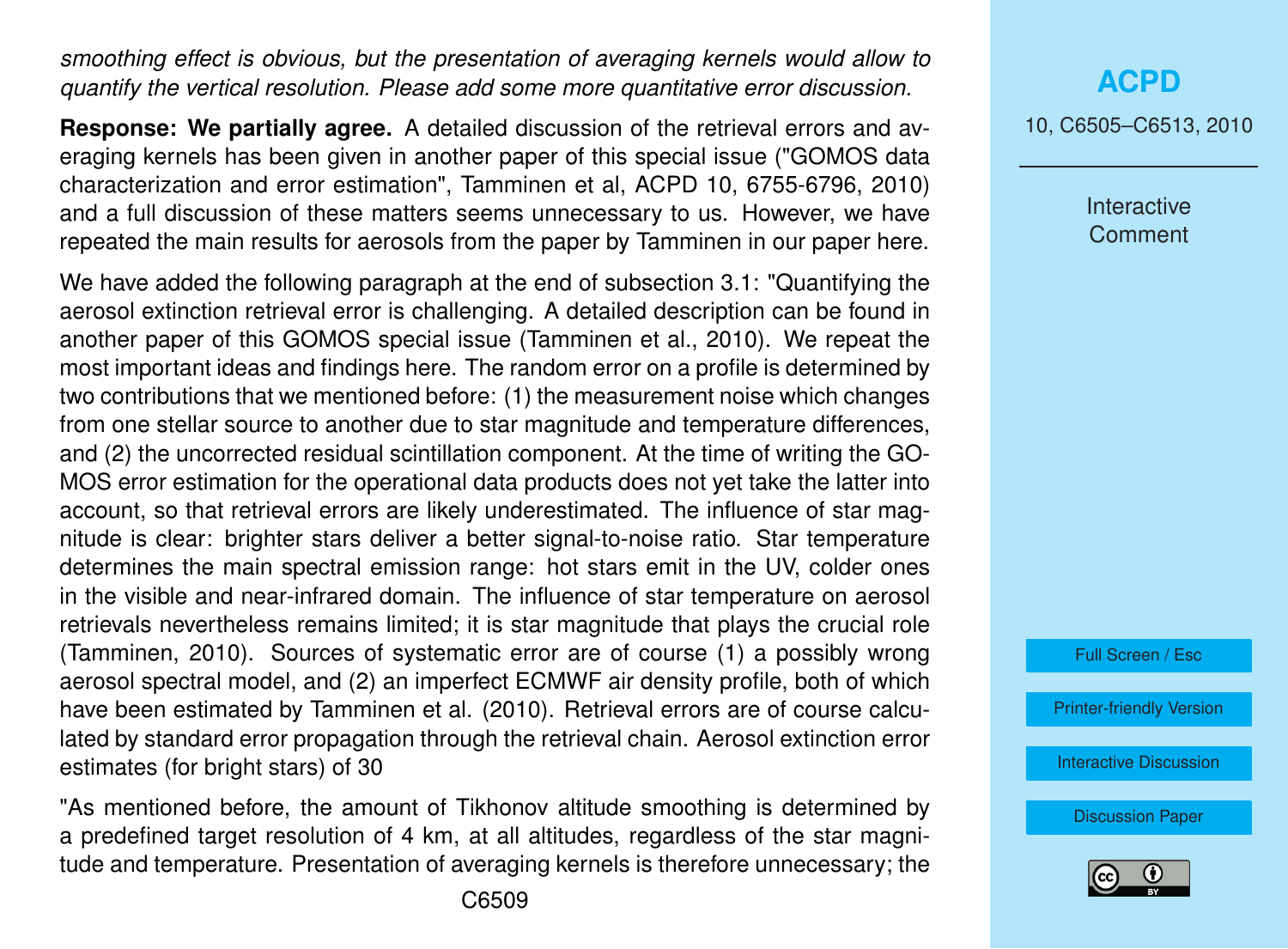profile resolution is chosen in advance".

*Comparisons: Why do the authors exclude PSC from the analyses but cirrus are taken into account. I guess PSC are easier to exclude. However, the following arguments in the manuscript (P11118L11-15) are also applicable for (subvisible) cirrus clouds around the polar tropopause. Please clarify.*

**Response:** PSCs are typically irregularly shaped, with the result that two different observation geometries lead to large differences. This is less the case for cirrus clouds, for which it is known that they are horizontally extended cloud layers that are very thin; the viewing geometry has a smaller effect here, which means that we can use the measurements for comparisons. We added the following sentence to the paragraph: "This is less of a problem for tropical cirrus since they typically have a very wide horizontal extent and are very thin."

*Results: There should be a comment why and how you handle negative (physically meaningless) extinctions in the retrieval and the analysis (Fig. 6).*

**Response: Agreed**. This is something that we forgot to mention. Basically, the final retrieval step (spatial inversion) is a linear least-squares problem, and therefore the unknowns (gas concentrations, aerosol extinction coefficients) can assume negative values. No effort is taken during spatial inversion to constrain the retrievals to be positive. In situations where the retrieval error is large, the profiles can become negative. It is important to keep these negative values during further data analysis. One negative value is perhaps physically meaningless, but the average of a large ensemble will be positive. Cutting negative values before taking the average would result in bias.

We added a paragraph to section 3.5 (Retrieval results) since the discussion is important for all following sections (comparisons, yearly zonal means, etc.): "Finally, we should mention here that the obtained particle extinction retrievals sometimes assume negative values, usually at altitudes where the measured signals are low (below the above-mentioned cut-off altitude), or where the particle abundance is low (upper strato10, C6505–C6513, 2010

**Interactive Comment** 



[Printer-friendly Version](http://www.atmos-chem-phys-discuss.net/10/C6505/2010/acpd-10-C6505-2010-print.pdf)

[Interactive Discussion](http://www.atmos-chem-phys-discuss.net/10/11109/2010/acpd-10-11109-2010-discussion.html)

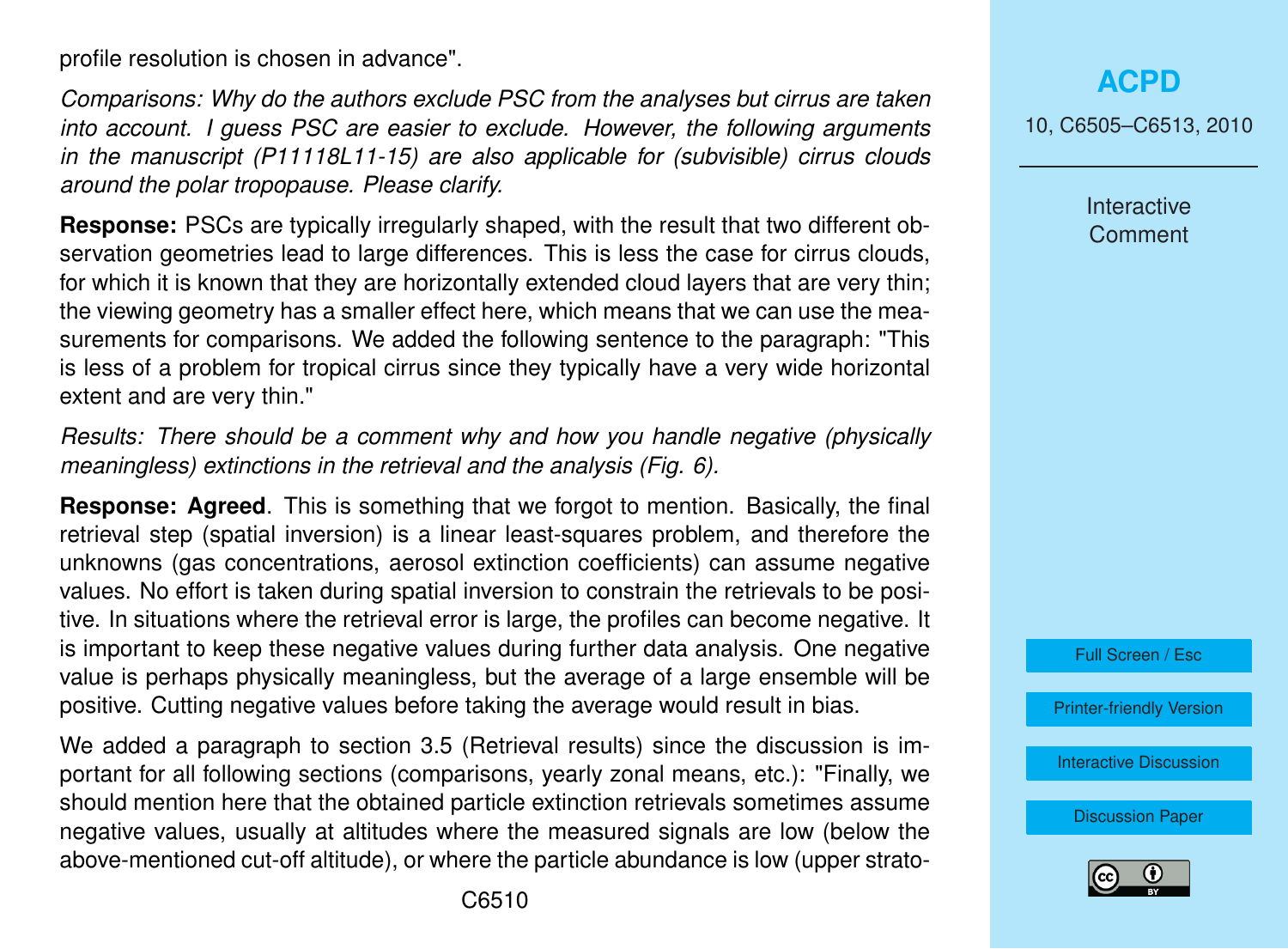sphere and higher). This is a logical consequence of the fact that the last retrieval step (spatial inversion) is linear and that the retrievals are not constrained to be positive. All further results that are discussed in this paper were obtained by processing of data that include negative values; discarding these would lead to biased results."

*To my mind it is more precise to say that GOMOS 'detects' PSC quite well, because so far the type classification is not possible.*

**Response: Agreed.** We have changed the word "observes" to "detects".

*The PSC temperature analysis is only a very rough approach, the results are looking very noisy and are not convincing me. The are missing informations: Is the temperature a retrieved quantity or based on meteorological analyses?*

**Response: Agreed**, we should have been more clear here. The temperature is not retrieved, they are ECMWF analysis profiles. We added the following sentence: "Temperature data were obtained from the GOMOS product files and consist of ECMWF analysis profiles".

*The PSC formation temperature depends on H2O and HNO3 as well. Is this taken into account?*

**Response:** No, not at all. This lies really outside the scope of this paper. Our goal was to give an overview of the GOMOS aerosol extinction data set for the GOMOS special issue, highlighting some observations of interest (such as the temperature dependence of particle extinction), in order to show the potential of the data. This paper is not about detailed scientific modeling of PSCs, which is a study on its own (probably to be done in the future).

*The radius dependence is also not very obvious in the presented data, maybe there is a better way of visualise the information content of Figure 9b (e.g. 2D probability density).*

**Response:** Actually, the entire point of the figure was to show that the radius depen-

10, C6505–C6513, 2010

Interactive **Comment** 



[Printer-friendly Version](http://www.atmos-chem-phys-discuss.net/10/C6505/2010/acpd-10-C6505-2010-print.pdf)

[Interactive Discussion](http://www.atmos-chem-phys-discuss.net/10/11109/2010/acpd-10-11109-2010-discussion.html)

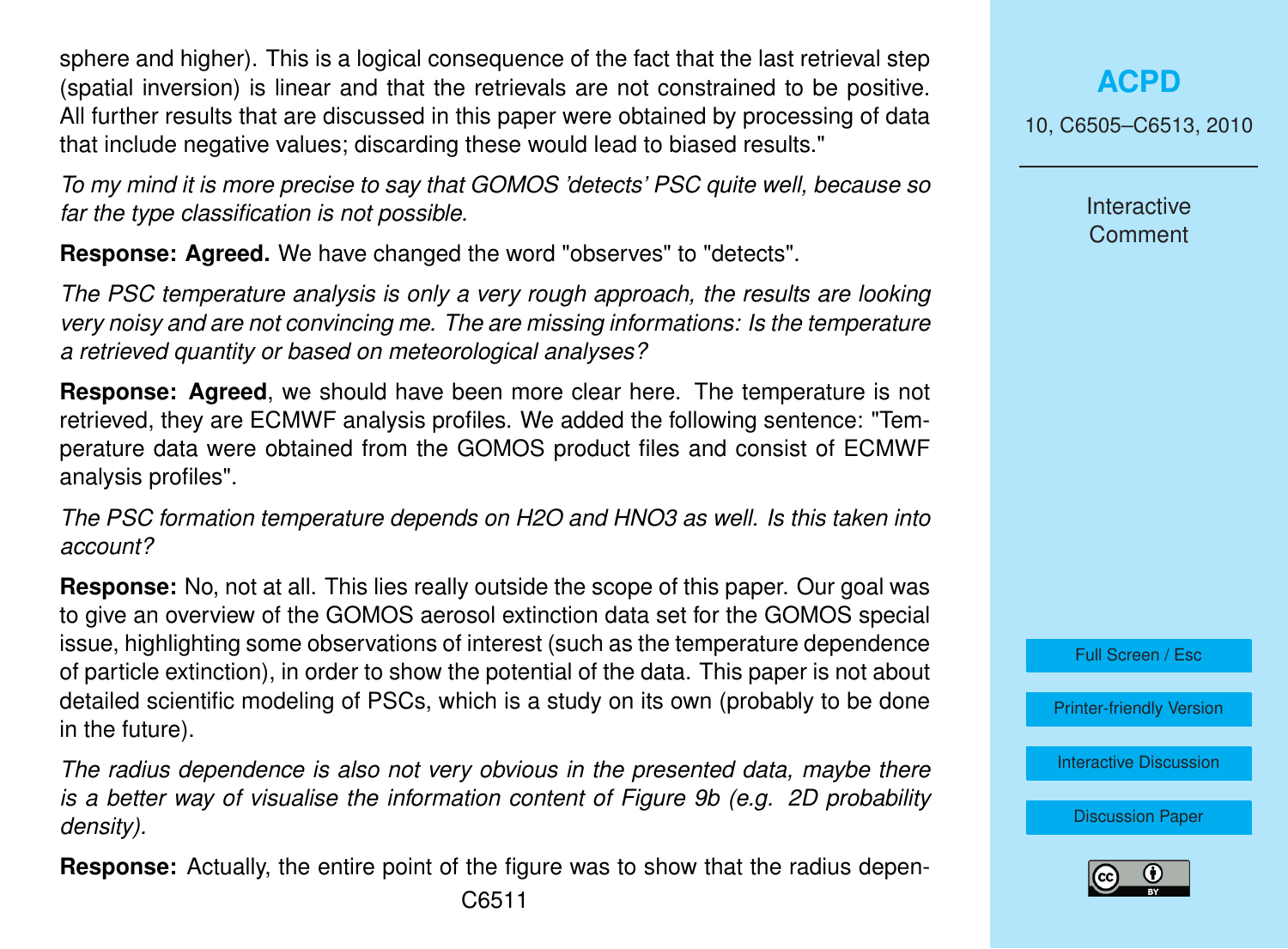dence is very noisy, due to the unfortunate implementation of the aerosol spectral law in the retrieval processor (which is mentioned in the text). This situation will be improved in the near future with a better algorithm, but the figure represents the situation as it is now: the radius dependence IS not obvious. We therefore prefer to leave the figure unchanged.

*Please specify and highlight the limits of this qualitative analysis of section 5.3. Consequently (so far) the analysis allows to draw only 'moderate' conclusions (see below).*

**Response: Agreed.** We added the following sentence at the end of the section: "The presented PSC results do not add significantly new information to the current knowledge on PSC formation; for this, much more detailed analysis is needed (taking into account all thermodynamic parameters and air parcel dynamics). But the GOMOS measurements clearly contain elements (temperature dependence of extinction and particle sizes) that are crucial in such a detailed study".

*Conclusions: The presented PSC analysis was definitively not sufficient to 'clearly confirm' the theoretical PSC temperature dependence. Please change the wording in the sense of the qualitative and not very detailed analysis.*

**Response: Agreed.** We have removed the sentence "Here, the theoretical PSC temperature dependence was clearly confirmed by GOMOS observations". We have added: "The dependence of PSC formation on temperature is a complex study topic. In this paper, we only showed a first qualitative analysis with GOMOS data, the results of which nevertheless agree with the theoretical PSC temperature dependence."

*Technical corrections:*

*P11114, L23: please explain the acronyms for extinction and wave length.*

**Response:Agreed.** We have changed " $(\beta \sim \lambda^{-4})$ " to "(the Rayleigh limit: extinction  $\beta$ depends on wavelength  $\lambda$  as  $\beta \sim \lambda^{-4})$ ".

*P11118, L15: Is the coincidence window +/- 12 hours? This would be a quite a large* C6512

**[ACPD](http://www.atmos-chem-phys-discuss.net)**

10, C6505–C6513, 2010

**Interactive Comment** 

Full Screen / Esc

[Printer-friendly Version](http://www.atmos-chem-phys-discuss.net/10/C6505/2010/acpd-10-C6505-2010-print.pdf)

[Interactive Discussion](http://www.atmos-chem-phys-discuss.net/10/11109/2010/acpd-10-11109-2010-discussion.html)